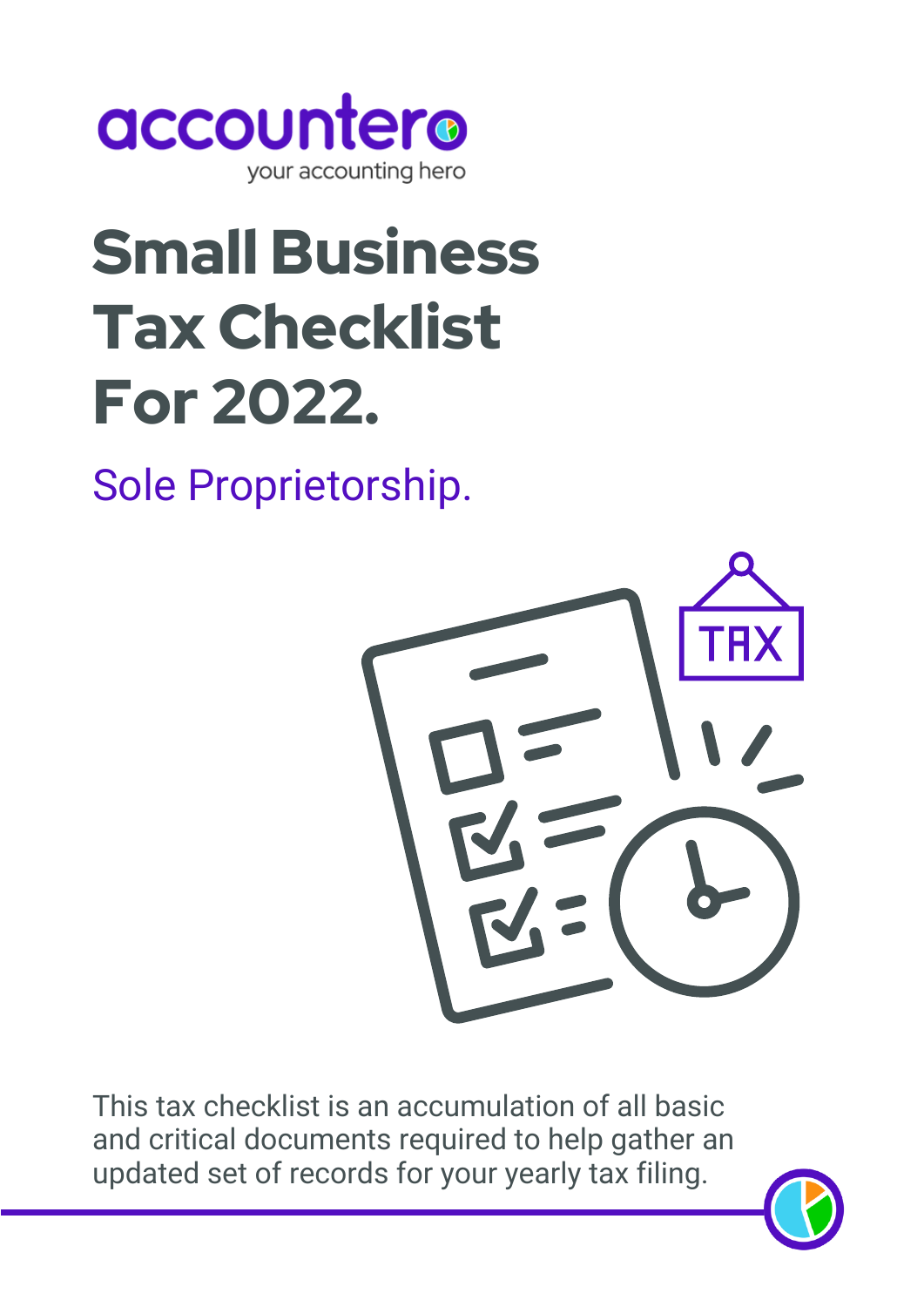#### Canadian Small Business Tax Checklist - 2022

# Sole Proprietorship

This checklist is meant as an overview of the information necessary to prepare the tax returns of your personal tax returns for sole proprietors, including financial records, applicable government forms and assets records. The use of this checklist will ensure that the filing process will be efficient while optimizing the tax situation of your corporation.

Find useful resources for your daily accounting efforts and a link to a free consultation session with Accountero.

## 1.Basic Information

- $\Box$  Legal name, SIN, date of birth, address and marital situation.
- $\Box$  Province of operation.
- $\Box$  Previous federal and provincial tax returns. (if applicable)
- $\Box$  Business numbers on the federal level and identification numbers on the provincial level. (if applicable)
- Total quarterly installments made in 2021.
- **Latest notice of assessment.**

# 2. Government Forms (if applicable)

- $\Box$  T4- Statement of remuneration paid.
- **T4A-Information for payers.**
- T5- Statement of Investment income.
- **T3- Statement of Trust Income Allocations and Designations.**
- **T** T5013- Statement of Partnership Income.
- $\Box$  Any other T- slips received from the federal government and slips from the provincial government. (if applicable)
- $\Box$  RRSP contributions slips. (if applicable)

## 3. Self-employed Business Income And Expenses

- $\Box$  Income statement. (including the cost of goods sold)
- □ Invoices and receipt, payroll information and GST/HST/QST returns. – **if bookkeeping needs to be completed**
- Accounts receivable at end of the fiscal year.
- Amounts payable at end of the fiscal year.

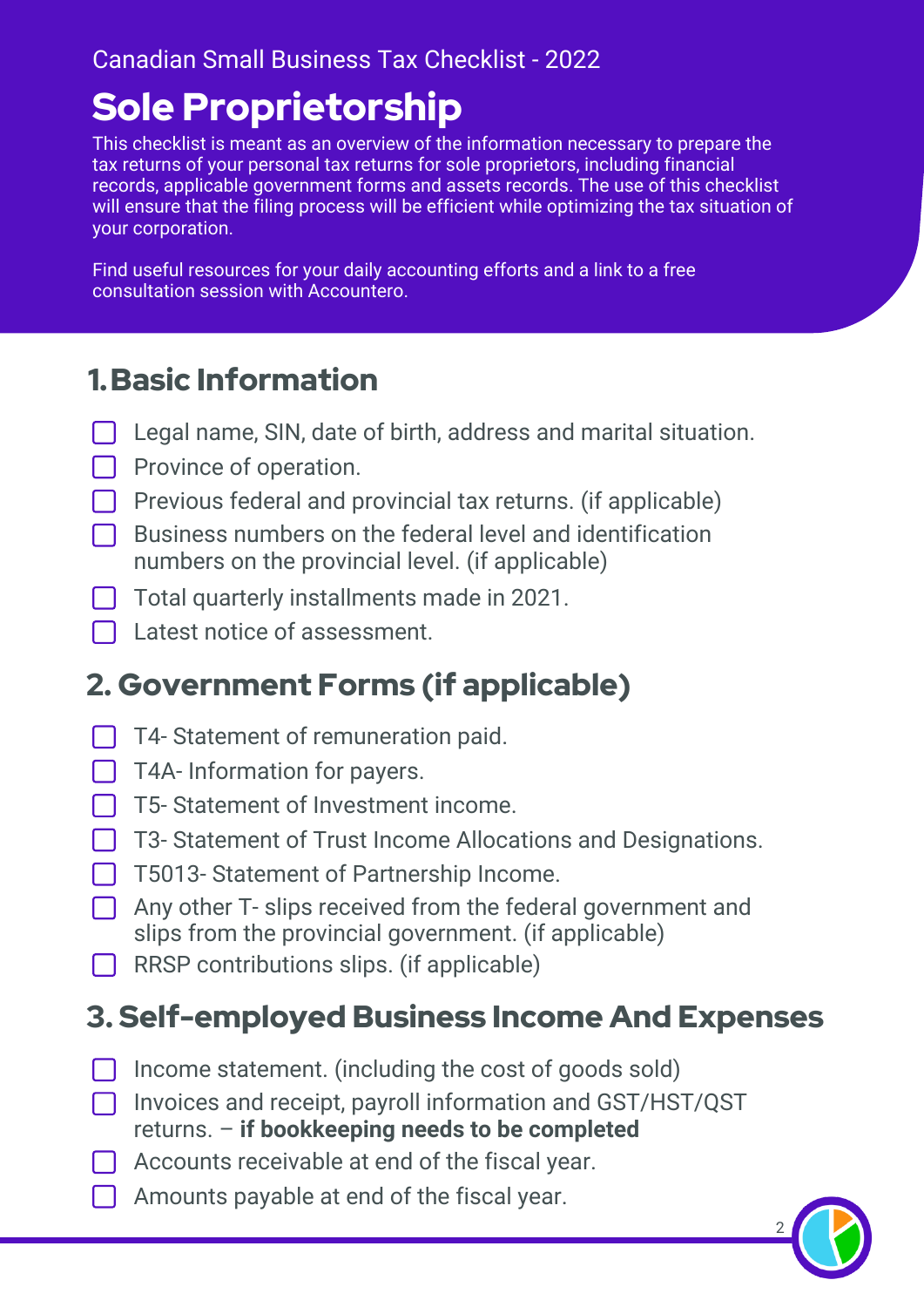# 4. Financial Records

#### **Business Income**

- $\Box$  Sales records.
- $\Box$  Returns and allowances.
- Business chequing / savings account interest.
- Cost of Goods Sold, (if applicable)

#### **Inventory** (if bookkeeping needs to be completed)

- Beginning inventory total dollar amount. II.
- **Inventory purchases.**
- $\Box$  Ending inventory total dollar amount.
- $\Box$  Items removed for personal purposes.
- Materials and supplies.

#### **Expenses**

- Advertising.
- □ Business insurance.
- $\Box$  Vehicle expenses fuel, insurance, lease/bill of sale, payments with interest, repairs, maintenance, parking.
- $\Box$  Mileage records for kilometres driven for business purposes.
- $\Box$  Professional fees lawyers, accountants, and consultants.
- $\Box$  Office supplies.
- Interest expense business loans, investments expenses and interest.
- $\Box$  Travel.
- $\Box$  Rent/Property tax.
- **n** Utilities
- Meals and entertainment: only 50% are deductible in general.
- $\Box$  Home Office Expenses: a portion of the home offices expenses may be deductible such as mortgage interest (not principal) or rent, property tax payments, utilities, home insurance payments, home maintenance and repair costs, cable/Internet.

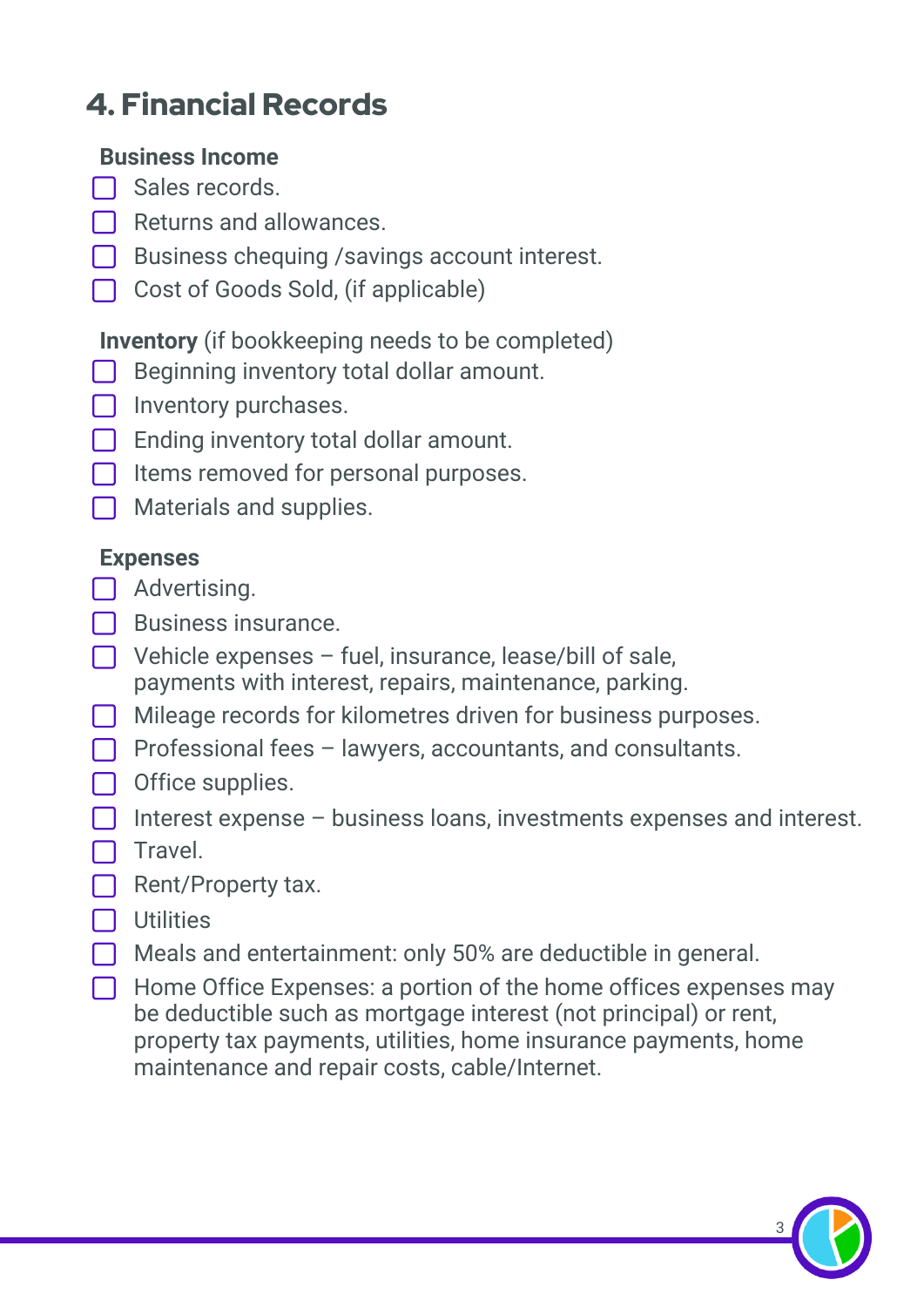## 5. Assets Records

 $\Box$  Additional details on the assets acquired and disposed of in the year: date of purchase or disposal, cost of acquisition, proceeds of disposition, the place of business use and nature of the asset as well as any costs related to the sale.

## 6. Others

- $\Box$  Charitable donations made in the year.
- $\Box$  Dividends issued and received in the year.
- Foreign property having a cost over \$100K information (if applicable). If yes, information required includes maximum cost at the end of the year, cost at the end of the year, gross income generated and gain (loss) on disposition (usually available in the investment report provided by the financial. institution for example).
- $\Box$  Foreign earned income and taxes paid, including any foreign tax returns filed in other jurisdictions.
- $\Box$  Details around transactions with related non-residents entities (individuals and corporations)
- $\Box$  Investment in foreign entities.
- K1 slips received from American investments in partnerships and other foreign slips.
- $\Box$  Information on any other income.
- Medical expenses not reimbursed by insurance.
- $\Box$  T2202- Tuition and enrollment certificate for you or you minor children.
- Alimony expenses/ income.
- **Moving expenses.**
- $\Box$  Childcare expenses.
- $\Box$  Additional details if you are a caregiver for your spouse or commonlaw partner or an eligible dependent 18 years of age or older.
- $\Box$  Interest paid on student loans.
- $\Box$  Annual unions or professional dues.